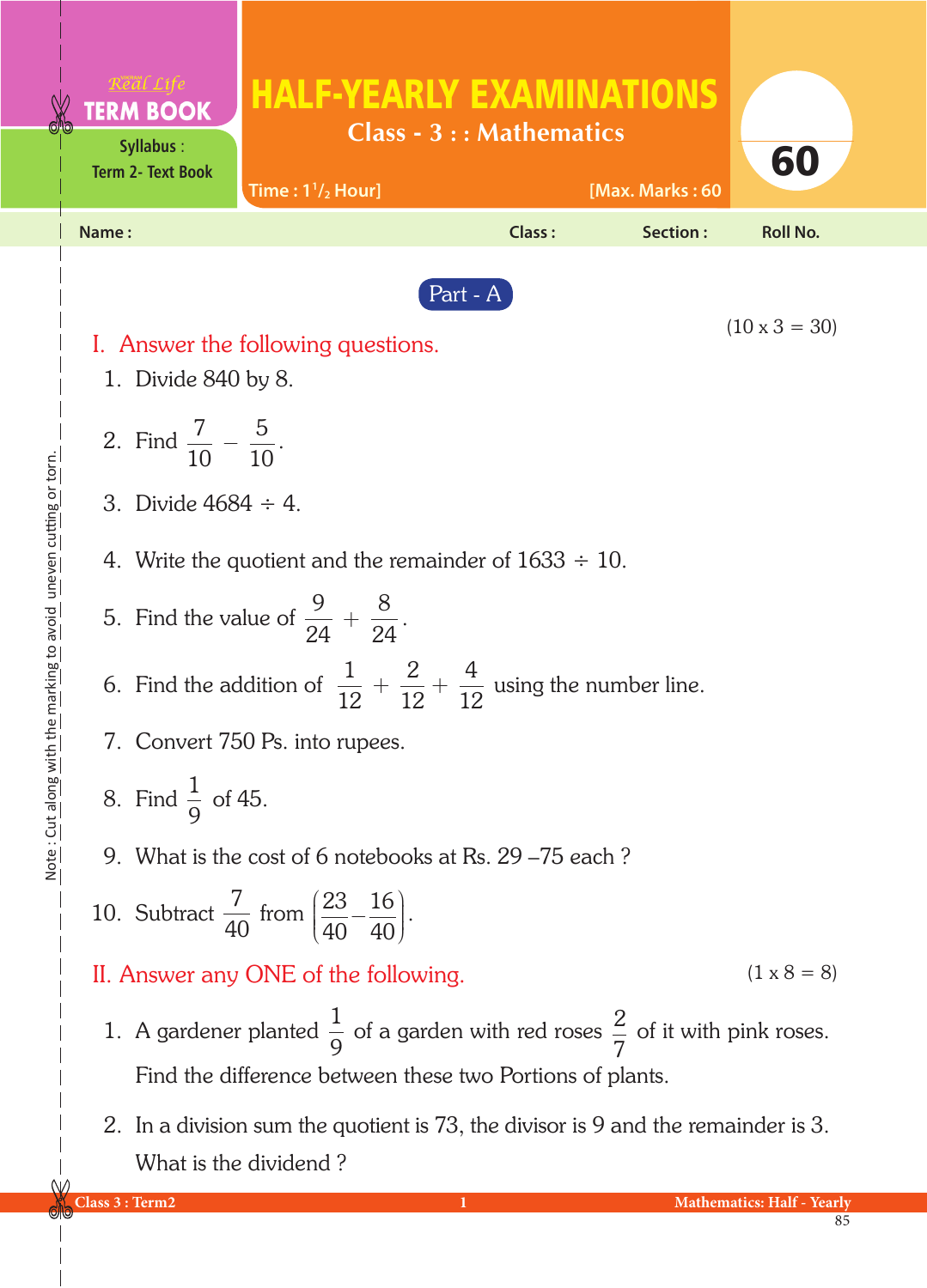$(1 \times 8 = 8)$ 

## III. Answer any ONE of the following.

- 1. Divide 132 by 5 and verify answer using the rule of division.
- 2. A dal merchant sells away  $\frac{4}{15}$  $\frac{1}{15}$  of his stock in the first 15 days of a month and 6 15 of the stock in the next 15 days of the month. What portion of the total stock does the merchant sell in all the 30 days ?

## IV. Answer any ONE of the following.

1. Write Hindu - Arabic numeral of each of the following.

a)XXV b) XXII c) XXXV d) XXVII

2. Anitha purchased 2 Kg of grapes for Rs. 37-25 and 6 pineapples for Rs. 50-00. How much more money did she pay for the pineapples than for the grapes ?

 $(1 \times 6 = 6)$ 

## V. Answer any ONE of the following.

1. i) Write the next 4 even numbers after 24.

ii) Write all the odd numbers from 20 to 40.

- 2. i) Write 4 equivalent fractions for each  $\frac{2}{3}$ 3 2 10 and  $\frac{2}{10}$ .
	- ii) Reduce each fraction to the lowest terms.

i) 
$$
\frac{60}{80}
$$
 and ii)  $\frac{225}{525}$ 

\*\*\*\*\*\*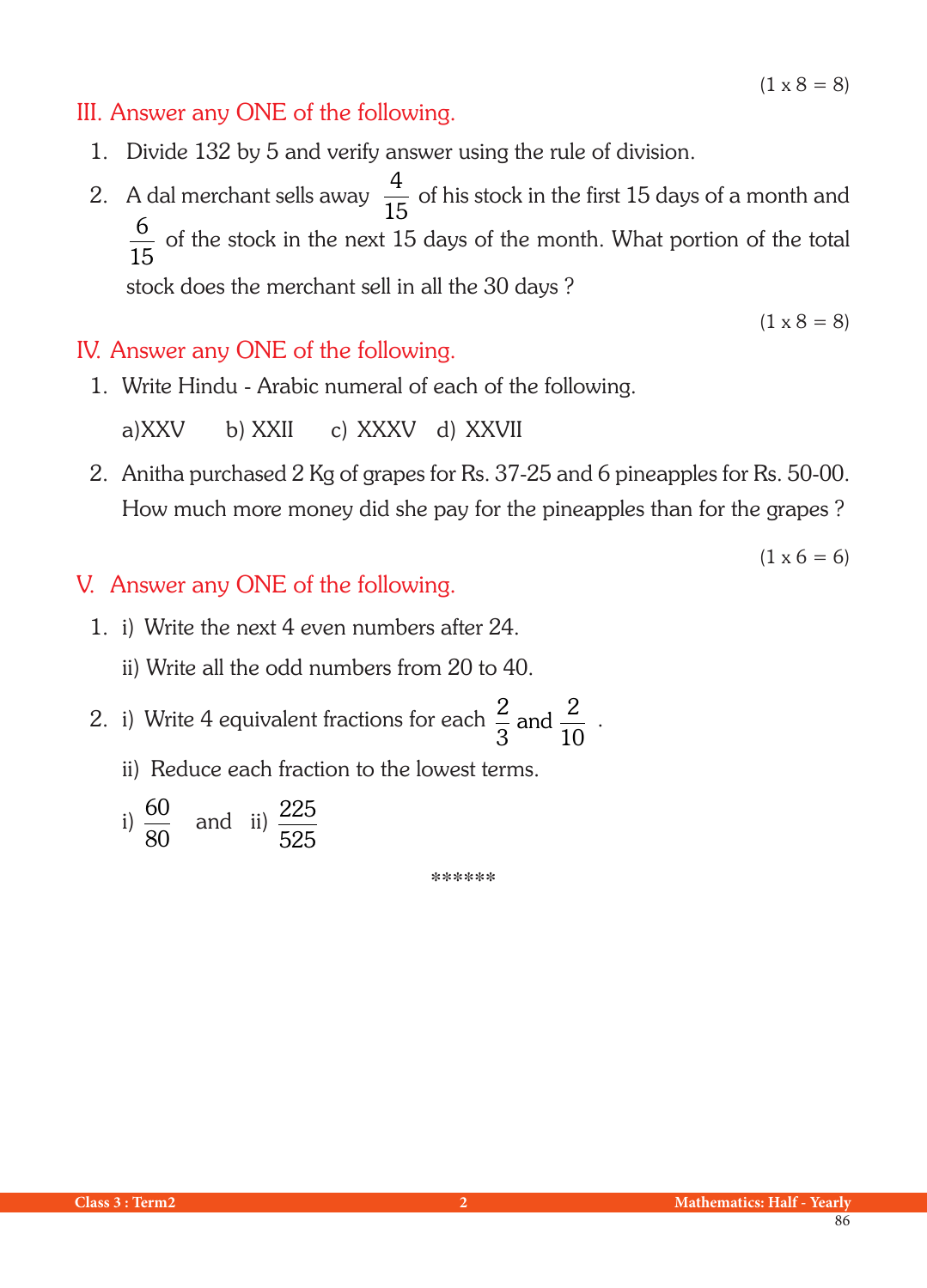|                                            |                 | <b>TERM BOOK</b><br>Syllabus:<br><b>Term 2- Text Book</b> | <b>HALF-YEARLY EXAMINATIONS</b><br>Time: 1 Hour]                                                                                                 | <b>Class - 3 :: Mathematics</b> | [Max. Marks: 40     | 40                                |  |
|--------------------------------------------|-----------------|-----------------------------------------------------------|--------------------------------------------------------------------------------------------------------------------------------------------------|---------------------------------|---------------------|-----------------------------------|--|
|                                            | Name:           |                                                           |                                                                                                                                                  | Class:                          | Section:            | <b>Roll No.</b>                   |  |
|                                            |                 |                                                           | I. Choose the correct answer and write its letter in the brackets.<br>1. The sum or the difference of any two odd numbers is an ________ number. | $Part - B$                      |                     | $(10 \times 1 = 10)$              |  |
|                                            |                 | a) even                                                   | b) odd                                                                                                                                           |                                 | c) prime            |                                   |  |
|                                            |                 | 2. $\frac{5}{8}$ means                                    |                                                                                                                                                  |                                 |                     |                                   |  |
|                                            |                 | 3. 3 less than 100 is                                     | a) five eighth b) 8 times of 5 c) eight divided by five                                                                                          |                                 |                     |                                   |  |
|                                            |                 | a) 97                                                     | b) $103$                                                                                                                                         |                                 | c) $300$            |                                   |  |
|                                            |                 |                                                           | 4. The smallest two digit number is                                                                                                              |                                 |                     |                                   |  |
| the marking to avoid uneen cutting or torn |                 | a) $10$<br>5. $8500 - ($ $) = 8499$                       | b) $11$                                                                                                                                          |                                 | c) $19$             |                                   |  |
|                                            |                 | a) $1$                                                    | b) $2$<br>6. The Hindu - Arabic numeral for XXIV                                                                                                 | c) $3$                          |                     |                                   |  |
|                                            |                 | a) 24                                                     | b) $26$                                                                                                                                          |                                 | c) $14$             | $($ $)$                           |  |
| <u>Note : Lut along with</u>               |                 | 7. $24 \div 4 =$<br>a) $6$                                | $b)$ 3                                                                                                                                           | c) $1$                          |                     |                                   |  |
|                                            |                 | $\frac{17}{45}$<br>8. $\frac{11}{45}$                     |                                                                                                                                                  |                                 |                     |                                   |  |
|                                            |                 | a) ><br>9. $\frac{21}{50} + \frac{4}{50} =$               | b) <                                                                                                                                             | $c) =$                          |                     |                                   |  |
|                                            |                 | a) $\frac{25}{100}$                                       | b) $\frac{1}{2}$                                                                                                                                 |                                 | c) $\frac{17}{100}$ |                                   |  |
|                                            |                 | 10. 1600 Paise is equal to                                |                                                                                                                                                  |                                 |                     |                                   |  |
| ${\sf W}$                                  |                 | a) Rs. 16                                                 | b) $Rs.6$                                                                                                                                        |                                 | c) $Rs.600$         |                                   |  |
|                                            | Class 3 : Term2 |                                                           |                                                                                                                                                  | $\mathbf{3}$                    |                     | <b>Mathematics: Half - Yearly</b> |  |

Note: Cut along with the marking to avoid uneven cutting or torn. Note : Cut along with the marking to avoid uneven cutting or torn.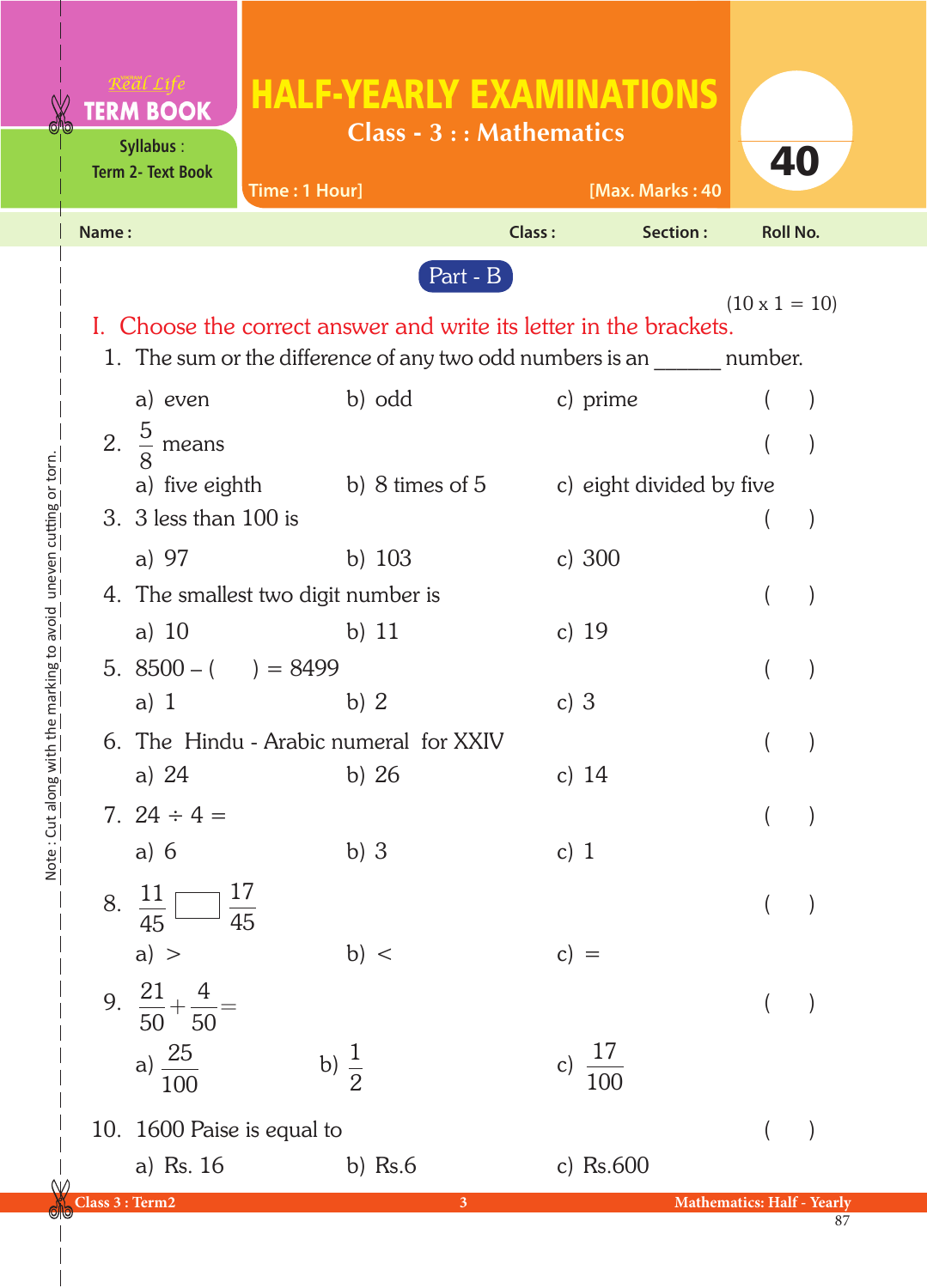## II. Fill in the blanks.

|                                                                                            | 1. Dividend = Divisor $\times$ ________________ + _________________.                 |                                   |  |  |  |  |
|--------------------------------------------------------------------------------------------|--------------------------------------------------------------------------------------|-----------------------------------|--|--|--|--|
|                                                                                            | 2. $(302 + 427)$ is ________________________.                                        |                                   |  |  |  |  |
|                                                                                            | 3. The Roman number of $24$ is $\frac{1}{2}$ $\frac{1}{2}$ .                         |                                   |  |  |  |  |
|                                                                                            | 4. The sum of an odd number and an even number is ____________________.              |                                   |  |  |  |  |
|                                                                                            | 5. If any number is multiplied by zero or zero is multiplies any number, the product |                                   |  |  |  |  |
|                                                                                            | is $\frac{1}{2}$ .                                                                   |                                   |  |  |  |  |
|                                                                                            | 6. $7 + 7 + 7 + 7$ in multiplication form = _____________________.                   |                                   |  |  |  |  |
|                                                                                            | 7. The place value of $5\overline{0}6$ is ___________________.                       |                                   |  |  |  |  |
|                                                                                            | 8. $\frac{6}{9} + \frac{8}{9} =$ = _______________.                                  |                                   |  |  |  |  |
|                                                                                            | 9. ___________________ one sixths make one whole.                                    |                                   |  |  |  |  |
|                                                                                            | 10. $\frac{6}{\sqrt{ }} = \frac{24}{40}$                                             |                                   |  |  |  |  |
| $(10 \times 1 = 10)$<br>III. Write (T) for 'True' statement and (F) for 'False' statement. |                                                                                      |                                   |  |  |  |  |
|                                                                                            | 1. The largest double digit number is 88.                                            |                                   |  |  |  |  |
|                                                                                            | 2. $216 \div 54 = 4$                                                                 |                                   |  |  |  |  |
|                                                                                            | 3. The place value of 2 in 1234 is 200.                                              |                                   |  |  |  |  |
|                                                                                            | 4. The unit of money in India is one paise.                                          |                                   |  |  |  |  |
|                                                                                            | 5. $\frac{1}{4} + \frac{1}{4} + \frac{1}{4} + \frac{1}{4} = 1$                       |                                   |  |  |  |  |
|                                                                                            | 6. $\frac{1}{5}$ of 50 is equal to 50 $\times \frac{1}{5}$ .                         |                                   |  |  |  |  |
| 7.                                                                                         | Fractions with 1 as numerator are called unit fractions.                             |                                   |  |  |  |  |
| 8.                                                                                         | If 1 is added to any odd number, it becomes even number.                             |                                   |  |  |  |  |
| 9.                                                                                         | $XXXIV = 36$ .                                                                       |                                   |  |  |  |  |
|                                                                                            | 10. 61 is an even number.                                                            |                                   |  |  |  |  |
|                                                                                            | Class 3 : Term2<br>4                                                                 | <b>Mathematics: Half - Yearly</b> |  |  |  |  |